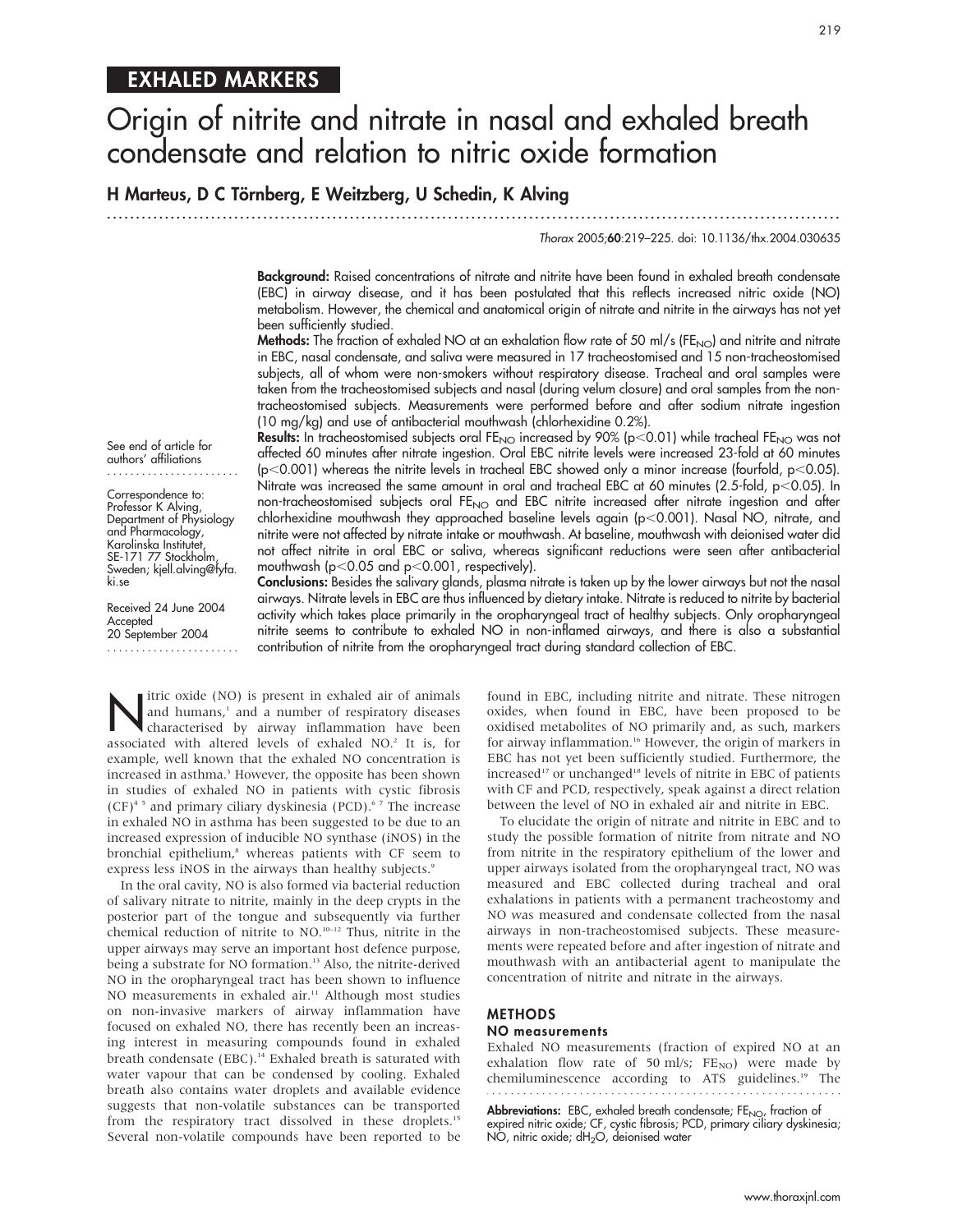subjects were asked to inhale NO-free air. After inhalation they immediately exhaled with a target flow rate of 50 ml/s against a resistance, giving rise to an oral or tracheal pressure of 8–15 cm  $H_2O$ , for a period of 6–10 seconds. The exhaled air was led into the Aerocrine NO System or Niox (Aerocrine AB, Solna, Sweden) for measurement of NO. Nasal NO was measured by aspirating air (5 ml/s) from one nostril during a breath hold period of at least 20 seconds and the NO plateau was registered (Niox). Ambient NO levels were below 10 ppb during nasal NO measurements.

# Condensate collection

EBC was collected orally or from the tracheostomy (tracheal EBC) using a specifically designed condenser (EcoScreen; Jaeger, Würzburg, Germany). The subjects were asked to breathe at normal frequency and tidal volume while wearing a nose clip. To standardise the collection we used a spirometer with the total exhaled volume set to 20 litres (SpiroPro+; Jaeger, Wu¨rzburg, Germany) which took 2–3 minutes. The condenser tube was centrifuged for 1–2 minutes at 400g at  $+4^{\circ}$ C before aliquoting the condensate. To avoid nitrite/nitrate contamination and to improve the Teflon coating on the condenser tubes, we deposited a Teflon-like coating by means of plasma polymerisation on the existing coating (in-house method at Institute for Surface Chemistry, Stockholm, Sweden). The plasma treated condenser tubes were thoroughly cleaned between all condensate samplings in a slightly acidic desinfectant (Descogen; Jaeger) using ultrasound. The absence of contaminating nitrite/nitrate on condenser tube surfaces after this cleaning procedure was confirmed by rotating tubes end over end with 1 ml nitrate-free and nitrite-free deionised water  $(dH<sub>2</sub>O)$  for 15 minutes and then analysing the content of nitrate and nitrite. This resulted in nitrate concentrations of  $\leq$ 1  $\mu$ M and nitrite concentrations of  $<$ 0.2  $\mu$ M after cleaning of plasma treated condenser tubes (used in this study), which was not always the case in non-plasma treated condenser tubes after cleaning.

#### Nasal condensate collection

Nasal condensate collection was introduced as a new technique. The subjects were asked to hold their breath and to voluntarily close the velum for 30 seconds while an air<br>stream with a flow rate of 80 ml/s was led through the nose

| Patient<br>no            | Age | Sex | Cannula       | <b>Disorder</b>                  | Study                  |
|--------------------------|-----|-----|---------------|----------------------------------|------------------------|
| 1                        | 65  | M   | Silver        | Scoliosis                        | FE <sub>NO</sub>       |
| $\overline{c}$           | 58  | F.  | Silicon       | Post-polio                       | FE <sub>NO</sub> /EBC  |
| 3                        | 48  | F   | Silicon       | Post-polio                       | <b>FE<sub>NO</sub></b> |
| $\overline{\mathcal{A}}$ | 44  | M   | Silver/Shiley | Vocal cord palsy                 | FE <sub>NO</sub>       |
|                          | 60  | M   | Shiley        | Post-stroke                      | FE <sub>NO</sub>       |
| $\frac{5}{6}$            | 66  | F.  | Silver        | Post-polio                       | FE <sub>NO</sub> /EBC  |
| $\overline{7}$           | 54  | F   | Silicon       | Scoliosis                        | FE <sub>NO</sub> /EBC  |
| 8                        | 66  | F   | Silver        | Scoliosis                        | FE <sub>NO</sub> /EBC  |
| 9                        | 24  | M   | Shiley        | Post-encephalitis                | FE <sub>NO</sub> /EBC  |
| 10                       | 67  | M   | Shiley        | Post-polio                       | FE <sub>NO</sub> /EBC  |
| 11                       | 68  | M   | <b>PVC</b>    | Idiopathic scoliosis             | <b>EBC</b>             |
| 12                       | 59  | M   | <b>PVC</b>    | Central sleep<br>apnoea syndrome | <b>EBC</b>             |
| 13                       | 73  | F   | Silver        | Post-polio                       | <b>EBC</b>             |
| 14                       | 69  | M   | Silver        | Post-polio                       | <b>EBC</b>             |
| 15                       | 68  | F.  | Silver        | Post-polio                       | <b>EBC</b>             |
| 16                       | 51  | M   | <b>PVC</b>    | Post-polio                       | <b>EBC</b>             |
| 17                       | 35  | M   | Silicon       | Neuromuscular<br>scoliosis       | <b>EBC</b>             |



Figure 1 Effects of nitrate ingestion (10 mg/kg body weight at 0 min) on  $(A)$  FE<sub>NO</sub> values,  $(B)$  nitrite and  $(C)$  nitrate concentrations in oral (filled circles) and tracheal (open circles) exhaled breath condensates in<br>tracheostomised patients (n=10-13). \*\*p<0.01, \*\*\*p<0.001 tracheostomised patients (n =  $10-13$ ). \*\*p $<$ 0.01, \*\* compared with baseline (0 min; Wilcoxon test).

from one nostril to the other via the introduction of nasal olives and then into the condenser (EcoScreen). This was repeated six times in alternating directions. All condensate samples were immediately frozen and stored at  $-80^{\circ}$ C  $( $\leq$  weeks) for later analysis.$ 



Figure 2 Absolute increase in FE<sub>NO</sub>, nitrate, and nitrite in exhaled breath condensate during oral (open bars) and tracheal (filled bars) sampling 60 minutes after nitrate ingestion (10 mg/kg body weight) in tracheostomised subjects (n=10–13). \*p<0.05, \*\*p<0.01 (Wilcoxon test).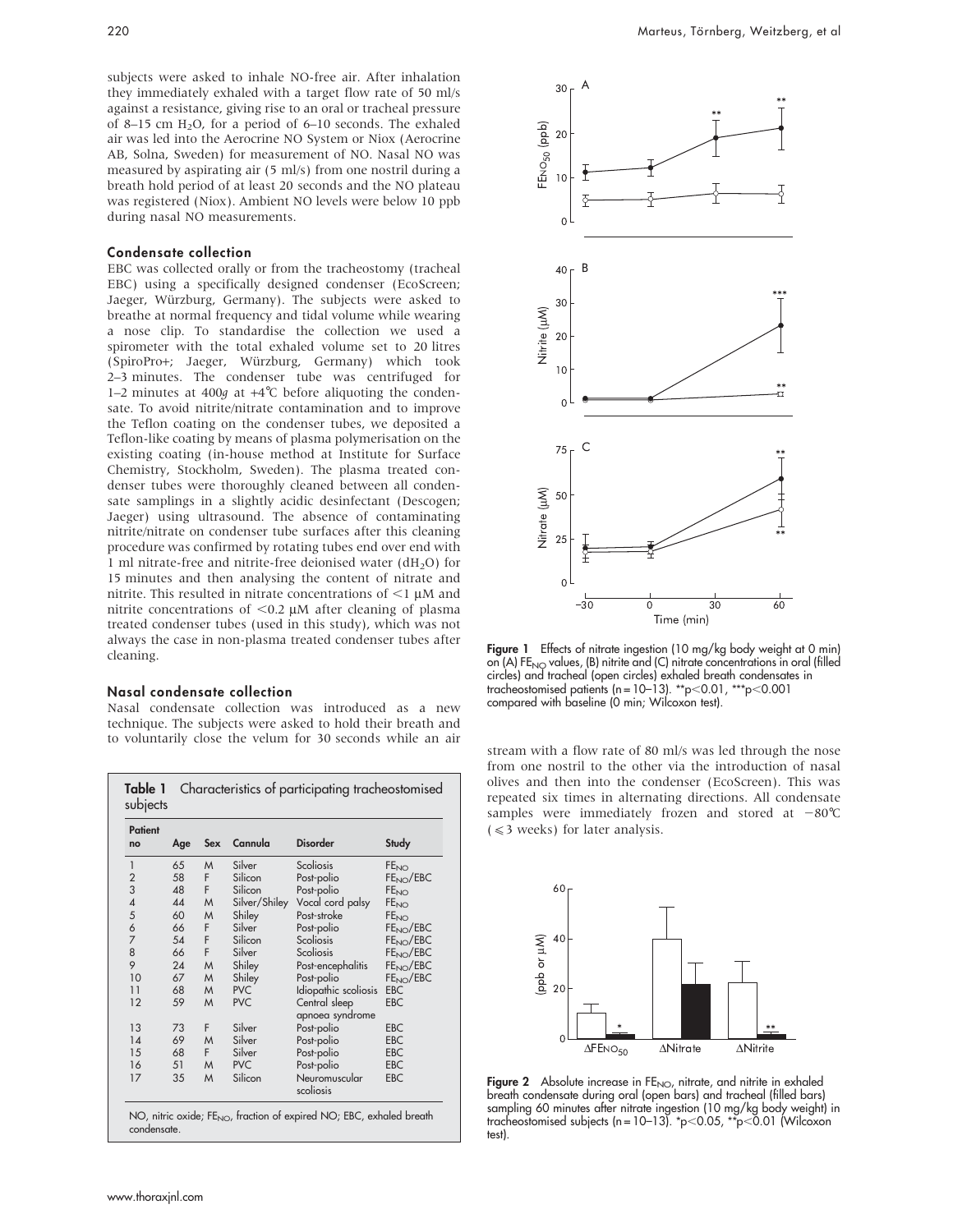Table 2 Baseline (fasting) values (mean of two consecutive measurements for each subject) for NO output (nl/min) and nitrate and nitrite in condensate and saliva (uM)

|                              | Gas             | Condensate     |                  | Saliva         |                |
|------------------------------|-----------------|----------------|------------------|----------------|----------------|
|                              | NO output       | <b>Nitrate</b> | <b>Nitrite</b>   | <b>Nitrate</b> | <b>Nitrite</b> |
| Tracheostomised subjects     |                 |                |                  |                |                |
| Oral                         | 36.3(5.9)       | 19.3(3.4)      | 1.1(0.2)         | 606 (224)      | 91 (19)        |
| Tracheal                     | $17.6 (4.2)$ ** | 19.5(3.4)      | $0.5(0.1)^{*}$   |                |                |
| Non-tracheostomised subjects |                 |                |                  |                |                |
| Oral                         | 53.2 (5.8) ++   | 20.0(3.6)      | $3.4(0.2)$ + + + | 1318 (226)++   | 252 (90)+      |
| Nasal                        | $285(24)***$    | 25.4(4.9)      | $2.1(0.4)^{*}$   |                |                |

p,0.05, p,0.01, p,0.001 compared with values in tracheostomised subjects (Mann-Whitney test).

# Saliva collection

The subjects were asked to chew on a small piece of plastic for 1 minute and saliva (1–2 ml) was collected in a tube, centrifuged for 10 minutes at 400g at  $+4^{\circ}$ C and the supernatant was stored at  $-80^{\circ}$ C for later analysis.

#### Analyses

For analysis of nitrite/nitrate and amylase, commercially available kits were used: Nitrate/Nitrite Fluorometric Assay kit; Cayman Chemical Company, Ann Arbor, MI, USA (detection limit  $0.2 \mu M$ ) and EnzChek Amylase Assay Kit; Molecular Probes Inc, Eugene, OR, USA (detection limit 0.1 IU/l corresponding to 0.3 ng/l protein).

#### Subjects

A total of 17 subjects with a permanent tracheostomy attending the Respiratory Unit at Danderyd Hospital, a national center for tracheostomised patients in Sweden, were recruited for the first two studies (table 1). All patients had tracheal cannula systems allowing them to breathe either via the mouth with the tracheal cannula plugged or via the tracheostomy with the upper airway sealed off. Their respiratory failure was extrapulmonary and none of them had a pulmonary disease. However, in some of the patients the upper part of the trachea was colonised by bacteria such as Pseudomonas aeruginosa, Streptococcus pneumoniae, Staphylococcus aureus, Proteus mirabilis, Streptococcus (B, G) and/or Enterobacter cloacace. Fifteen healthy non-tracheostomised controls aged 24–44 years (seven men) were recruited for the third and fourth study. All subjects were non-smokers and had no history of allergy or chronic pulmonary disease. They did not have any ongoing respiratory infection.

The studies were approved by the local ethics committee and all subjects gave informed consent.

# Orally and tracheally exhaled NO in tracheostomised patients

Ten tracheostomised patients had fasted overnight and the experiments were performed in the morning. Baseline values of oral and tracheal  $FE_{NO}$  were measured using the Aerocrine NO system 30 minutes and immediately before sodium nitrate (10 mg/kg body weight dissolved in 150 ml  $dH_2O$ ) was ingested. This nitrate intake corresponds to approximately 200 g greenhouse lettuce in a 70 kg person.<sup>20</sup> The mouth was rinsed with tap water immediately after the nitrate intake. Measurements of  $FE_{NO}$  were then repeated at 30, 60 and 90 minutes after the nitrate load. Samples of saliva were taken at the same time points, directly after NO measurements.

## Nitrate and nitrite in tracheal and oral EBC in tracheostomised patients

Thirteen tracheostomised patients had fasted overnight and, after two baseline collections  $(-30 \text{ and } 0 \text{ minutes})$ , all subjects ingested sodium nitrate as above and oral and tracheal EBC were collected 60 minutes thereafter.

# Orally exhaled and nasal NO, nitrate and nitrite in non-tracheostomised healthy subjects

Thirteen non-tracheostomised healthy subjects had fasted overnight and measurements of nasal NO and oral  $FE_{NO}$  were made and collection of oral EBC, nasal condensate, and saliva were performed before  $(-30$  and 0 minutes) and 60 minutes after a nitrate load as described above. Nasal NO and oral  $FE<sub>NO</sub>$  measurements were made using the Niox system and oral EBC and nasal condensate were collected as described above. At 65 minutes after nitrate ingestion, directly after the 60 minute sampling, the subjects were asked to rinse their mouths with an antibacterial mouthwash solution (25 ml 0.2% chlorhexidine diacetate with 0.01% menthol) for

|                              | Time (minutes) |            |               |                |                |  |
|------------------------------|----------------|------------|---------------|----------------|----------------|--|
|                              | $-30$          | 0          | 30            | 60             | Mouthwash      |  |
| Tracheostomised subjects     |                |            |               |                |                |  |
| Nitrite                      | 135 (33)       | 64 (12)    | 860 (244)**   | 1093 (220)**   | <b>ND</b>      |  |
| Nitrate                      | 407 (99)       | 806 (424)  | 7397 (1748)** | 9596 (1831)**  | <b>ND</b>      |  |
| Non-tracheostomised subjects |                |            |               |                |                |  |
| Nitrite                      | 150 (31)       | 236 (91)   | <b>ND</b>     | 1263 (282)**   | 353 (75) +++   |  |
| Nitrate                      | 1348 (228)     | 1288 (229) | <b>ND</b>     | 10852 (1198)** | 10397 (1361)** |  |

Table 3 Salivary nitrite and nitrate concentrations (mM) before and after nitrate ingestion and 5 minutes after chlorhexidine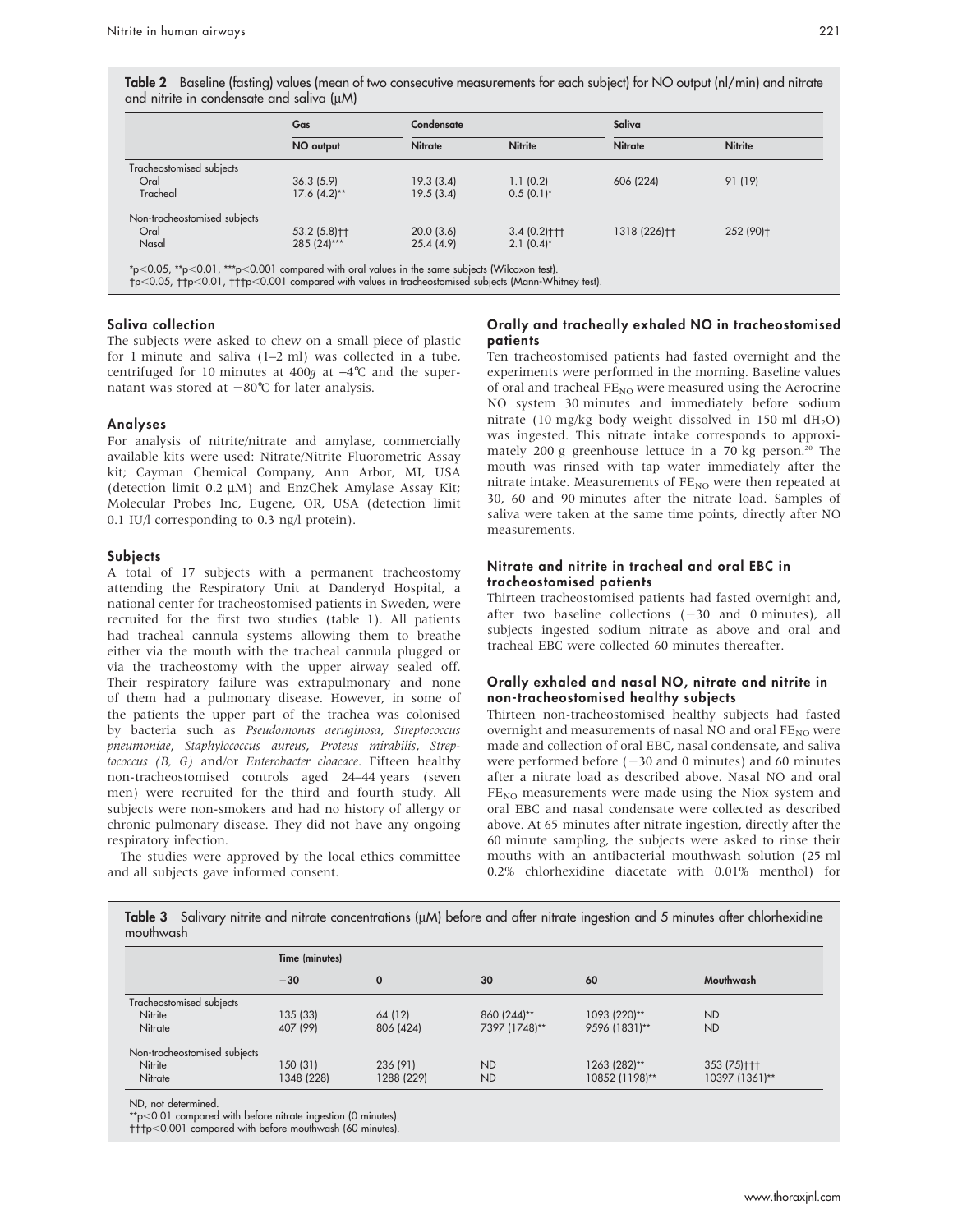|                 | Time (minutes) |           |           |           |
|-----------------|----------------|-----------|-----------|-----------|
|                 | $-30$          |           | 60        | Mouthwash |
| NO <sub>1</sub> | 905 (78)       | 952 (78)  | 897 (94)  | 960 (78)  |
| Nitrite         | 1.7(0.3)       | 1.8(0.3)  | 2.3(0.5)  | 3.3(0.8)  |
| Nitrate         | 21.5(4.8)      | 29.6(7.2) | 23.7(6.6) | 18.3(5.2) |

30 seconds and all measurements were repeated after 5 minutes.

### Oral and salivary nitrate and nitrite after different mouthwash procedures

Oral EBC and saliva were collected from 15 healthy subjects before and 5 minutes after mouthwash with  $dH<sub>2</sub>O$  (25 ml) for 30 seconds, and subsequently 5 minutes after mouthwash with chlorhexidine as described above.

# Statistical analysis

NO output was calculated as: [NO] (ppb or nl)  $\times$  V<sup> $($ </sup>l/min) = nl/min. This was done to enable comparison between nasal and lower airway NO production. Baseline values for NO output and nitrite and nitrate in EBC and saliva were calculated as the mean of two repeated samples  $(-30 \text{ and } 20)$ 0 minutes). All results are presented as mean (SE). The Mann-Whitney test, the Wilcoxon signed rank test, and the Spearman rank correlation test were used as indicated. If there were more than two repeated measures, a significant Friedman test was a prerequisite before further testing with Wilcoxon. All calculations were made using the Prism software Version 4 (Graphpad Software Inc, San Diego, CA, USA).

#### RESULTS

### Oral v tracheal comparisons in tracheostomised subjects

At baseline, mean NO output was approximately twice as high during oral exhalation as during tracheal exhalation (table 2). After nitrate ingestion, oral  $FE_{NO}$  increased steadily to a maximum at 60 minutes (fig 1A). NO output had then increased by almost 90% compared with baseline levels. At 90 minutes oral  $FE_{NO}$  had started to return to baseline levels (17 (2.8) ppb at 90 minutes) but was still significantly increased ( $p$ <0.05, Wilcoxon test). No significant change in the amount of NO exhaled from the tracheostomy was seen during the total observation period of 90 minutes after nitrate ingestion. The nitrate concentration in the saliva showed a maximal 12-fold increase at 60 minutes (table 3) and the nitrite concentration showed a maximal 18-fold

| between changes in salivary nitrite versus<br>changes in nitrite in oral EBC and FE <sub>NO</sub> after<br>nitrate ingestion and after chlorhexidine<br>mouthwash | <b>Table 5</b> Correlation coefficients for relations |
|-------------------------------------------------------------------------------------------------------------------------------------------------------------------|-------------------------------------------------------|
|                                                                                                                                                                   | Nitrite saliva                                        |
| $\land$ baseline-60 min                                                                                                                                           |                                                       |
| Nitrite oral EBC                                                                                                                                                  | $r = 0.7273**$                                        |
| FE <sub>NO</sub>                                                                                                                                                  | $r = 0.7972**$                                        |
| $\wedge$ 60 min-mouthwash                                                                                                                                         |                                                       |
|                                                                                                                                                                   |                                                       |
| Nitrite oral EBC                                                                                                                                                  | $r = 0.6264*$                                         |

increase at 90 minutes (1167 (289)  $\mu$ M) after nitrate ingestion. The condensate yield was  $18$  (1)  $\mu$ l/l exhaled air during oral condensate sampling (not different from non-tracheostomised subjects, see below) and  $14$  (1)  $\mu$ l/l during tracheal sampling ( $p<0.05$ , Wilcoxon test). Baseline nitrate concentrations were similar in oral and tracheal EBC, whereas nitrite concentrations were approximately twice as high in oral EBC as in tracheal EBC (table 2). At 60 minutes the nitrate concentration had increased in both oral and tracheal EBC by 284% and 214%, respectively (fig 1C). The absolute increase in nitrate was of a similar magnitude in oral and tracheal EBC (fig 2). There was a 23-fold increase in nitrite concentration in oral EBC 60 minutes after the nitrate load and a fourfold increase in tracheal EBC at the same time point (fig 1B). The absolute increase in  $FE_{NO}$  was fivefold higher and the increase in EBC nitrite was 12-fold higher during oral exhalation compared with tracheal exhalation (fig 2). Interestingly, salivary levels of nitrate and nitrite as well as nitrite in oral EBC and NO output were all significantly lower in tracheostomised subjects than in nontracheostomised subjects (table 2). All these differences had disappeared 60 minutes after nitrate ingestion.

### Oral v nasal comparisons in non-tracheostomised subjects

Baseline mean NO output was approximately fivefold higher in the nasal airways than in the lower airways (table 2). Oral FE<sub>NO</sub> increased as expected after the nitrate load (from 17.7 (1.9) ppb at 0 minutes to  $26.7$  (2.5) ppb at 60 minutes; p<0.001, Wilcoxon). However, nasal NO levels were not affected by nitrate ingestion (table 4). Nitrite in saliva showed an expected ninefold increase 60 minutes after nitrate ingestion (table 3). Nasal condensate yield was 26 (1)  $\mu$ l/l air which was significantly higher than for oral EBC (18 (1)  $\mu$ l/l; p<0.01, Wilcoxon test). Baseline levels of nitrate were similar in nasal condensate and oral EBC, whereas the mean nitrite concentration was 60% higher in oral EBC than in nasal condensate (table 2). After nitrate ingestion there was a fivefold increase in nitrite concentration in oral EBC at 60 minutes (from 3.5 (0.7)  $\mu$ M at 0 minutes to 17.8 (3.4)  $\mu$ M at 60 minutes;  $p<0.001$ , Wilcoxon test), similar to findings in the tracheostomised subjects (see above). However, nitrate and nitrite concentrations in nasal condensate did not change after the nitrate load (table 4). The increase in  $FE<sub>NO</sub>$  and the increase in nitrite concentration in oral EBC both correlated with the increase in salivary nitrite levels (table 5).

#### Evaluation of antibacterial mouthwash

Mouthwash with deionised water did not change the levels of nitrate or nitrite in saliva or oral EBC (table 6). In contrast, chlorhexidine mouthwash significantly reduced nitrite levels in saliva and oral EBC while nitrate levels remained unaffected. Sixty minutes after a nitrate load, antibacterial mouthwash reduced oral  $FE_{NO}$  in all subjects (mean reduction 20%; fig 3A) but it was still higher than baseline, whereas nitrite levels in oral EBC were restored to baseline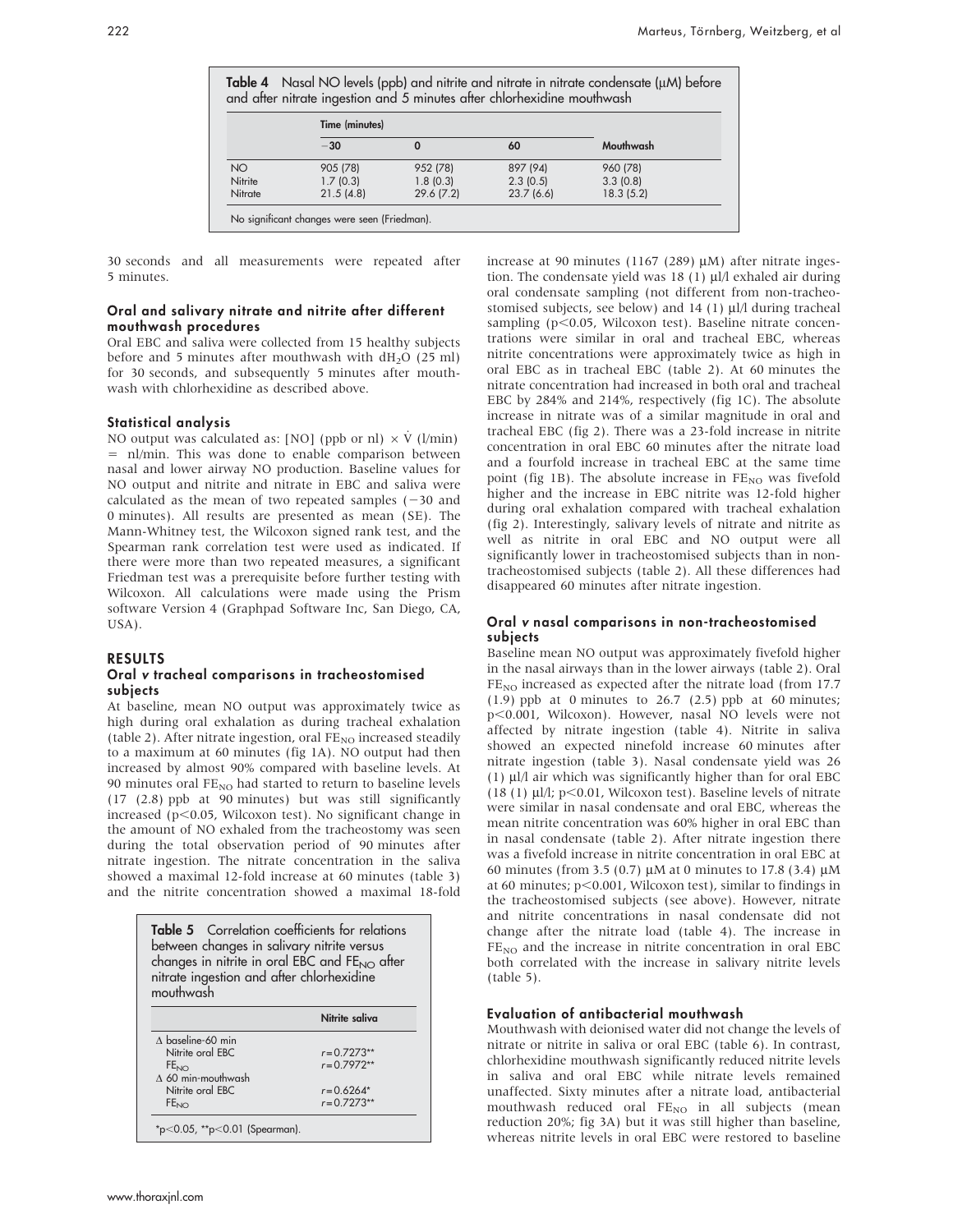

Figure 3 Effect of antibacterial mouthwash (chlorhexidine 0.2%) given 60 minutes after nitrate ingestion on (A) oral FE<sub>NO</sub> values and (B) oral EBC nitrite levels in non-tracheostomised subjects  $(n = 13)$ . \*\*\*p<0.001 v before mouthwash (Wilcoxon test).

levels by the mouthwash (mean reduction 81%; fig 3B). Nitrate levels in EBC were not affected by chlorhexidine (not shown). The reduction in  $FE_{NO}$  and nitrite levels in oral EBC by chlorhexidine both correlated with the reduction in salivary nitrite levels (table 5). Amylase activity was not detected in any of the condensate samples from either tracheostomised or non-tracheostomised subjects, whereas high amylase activity was noted in saliva samples  $($  > 5000 IU/l).

# **DISCUSSION**

We have confirmed that orally exhaled NO is only partly derived from the airways below the upper trachea in respiratory healthy subjects, and that there is a significant contribution of NO from the oropharynx formed via the reduction of nitrite in saliva. We have been able to extend the knowledge on nitrite derived NO formation in the airways by sampling from the lower or nasal airways, isolated from the oropharyngeal tract, before and after ingestion of nitrate. Furthermore, we have studied the possible oropharyngeal contribution of nitrite and nitrate in oral EBC using a standard technique.

After ingestion, nitrate is rapidly absorbed in the gastrointestinal tract and the plasma concentration increases.<sup>10 21</sup> Nitrate is then actively taken up by the salivary glands in a plasma concentration dependent way and salivary nitrate concentrations increase also.<sup>10</sup> In the oral cavity facultative anaerobic bacteria in the deep crypts of the base of the tongue reduce nitrate to nitrite in the course of respiration and, thus, salivary nitrite levels are also increased.<sup>10-12</sup> Some of this nitrite is reduced to NO in the oral cavity which contributes to levels of NO measured in exhaled breath.<sup>11 21</sup> Our data indicate that nitrate is also taken up directly from the circulation by the lower airways since nitrate concentrations were increased in the tracheal EBC of our tracheostomised subjects 1 hour after nitrate ingestion. The increase in the lower airways may be explained by passive diffusion from plasma. This would be in line with previous studies in which the distribution volume for nitrate was found to be large (approximately 30% of body weight). $22 23$ 

Experiments with radioactively labelled nitrate have shown that a substantial part of the ingested radioactive nitrogen cannot be recovered in faeces or urine.<sup>23</sup> One explanation is that the lost nitrate undergoes metabolism to gaseous products and is exhaled in the breath as, for example, NO.<sup>11</sup> We show here that some of the ingested nitrate is excreted in the respiratory tract also by aerosolisation of airway epithelial lining fluid and saliva. Interestingly, the airway mucosal uptake of nitrate from plasma seems to be restricted to the lower airways since nitrate levels in nasal condensate were not affected by a nitrate load.

We did not see a change in nitrite concentration in nasal condensate after nitrate ingestion, which indicates that we did not have any contamination from the pharynx during nasal condensate collection with our method. Others have collected breath condensate from the nose during normal tidal breathing<sup>24</sup> but, if such a method is used, the origin of the collected fluid will be a mixture of the lower airways, pharynx, and the nasal airways.

Although nitrite levels in nasal condensate were unchanged, we found a significant increase in the nitrite concentration in tracheal condensate after the nitrate load. This increase may not rely on passive diffusion from the circulation since the plasma nitrite concentration is usually very low and is not readily increased to high concentrations by nitrate ingestion. It is well known that nitrite is rapidly oxidised to nitrate in the presence of oxyhaemoglobin. Instead, the increase in lower airway nitrite may be due to xanthine oxidase activity in the pulmonary epithelium<sup>25</sup>  $26$  or bacterial activity in the trachea of tracheostomised subjects. Patients with a permanent tracheal cannula are often colonised by bacteria $27$  such as *Pseudomonas aeruginosa*, both in the trachea and in biofilm formation on the cannula tube.<sup>28</sup> P aeruginosa is capable of reducing nitrate to nitrite both under anaerobic and aerobic conditions.<sup>29</sup> Thus, bacterial activity could be a reason for the increased nitrite

|                           | <b>Baseline</b> | dH <sub>2</sub> O | Chlorhexidine |
|---------------------------|-----------------|-------------------|---------------|
| Exhaled breath condensate |                 |                   |               |
| Nitrite                   | 2.8(0.5)        | 3.0(0.9)          | $2.0(0.4)$ *  |
| Nitrate                   | 24.9(5.1)       | 28.7(4.9)         | 29.6(8.6)     |
| Saliva                    |                 |                   |               |
| Nitrite                   | 182 (34)        | 140 (26)          | 79.3 (17)***  |
| Nitrate                   | 415 (82)        | 367 (77)          | 429 (84)      |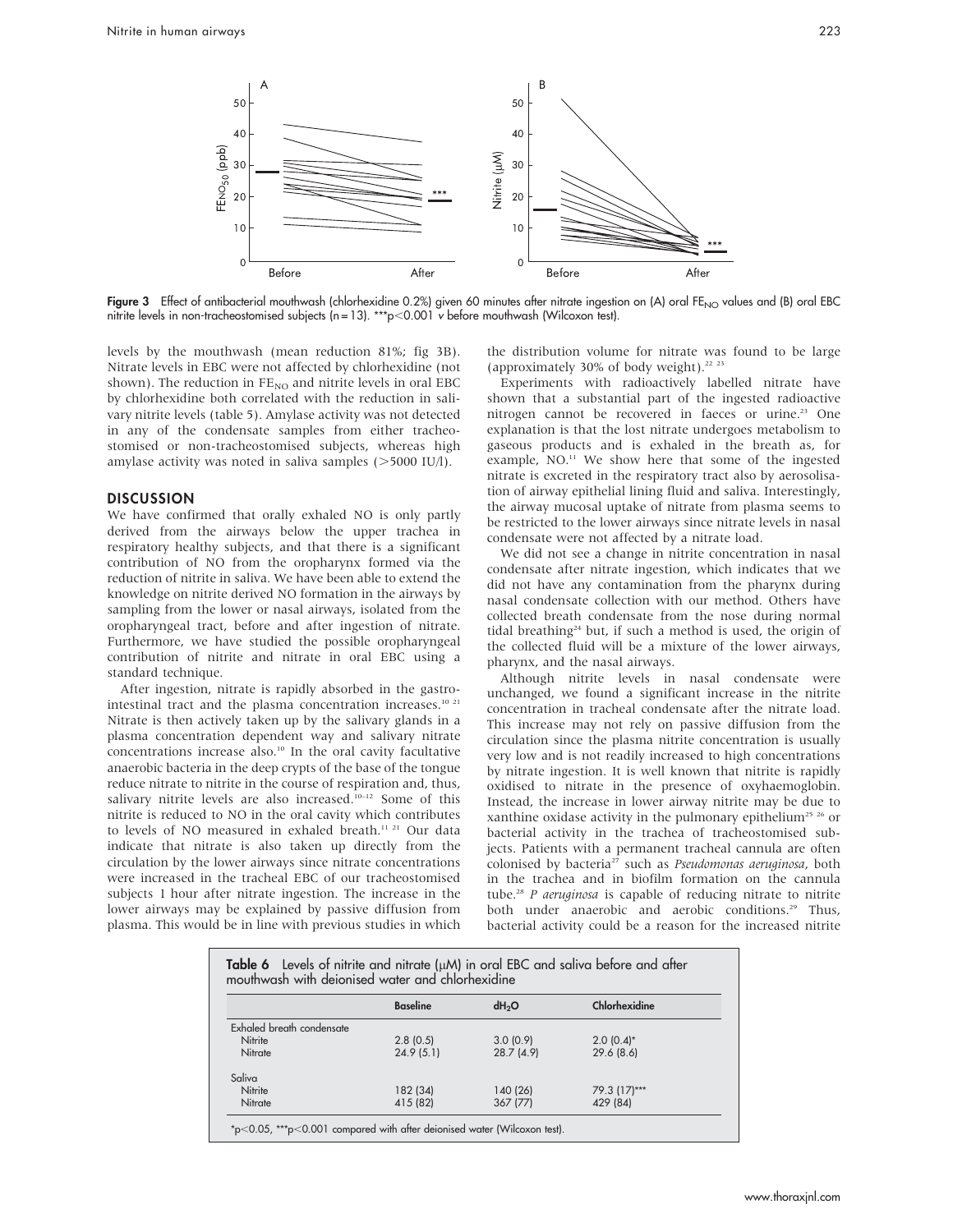concentration seen in tracheal EBC in our tracheostomised subjects. However, no relation between the presence of P aeruginosa (or any of the other bacteria detected in our sample of tracheostomised subjects) and the level of nitrite or nitrate in tracheal EBC could be found. Interestingly, the tracheostomised subjects had lower baseline levels of nitrite and nitrate in saliva, nitrite in oral EBC, and exhaled NO than non-tracheostomised subjects. These differences could be due to the lower nitrate content in saliva, indicating an altered saliva production or nitrate uptake in the tracheostomised subjects or, alternatively, an altered bacterial activity in the oropharyngeal tract. If this is due to the tracheostomy, the higher age in this group or other causes is not known.

In this study we have shown that changes in salivary nitrite levels correlate with changes in exhaled NO and nitrite in oral EBC, both after nitrate ingestion and chlorhexidine mouthwash. Thus, nitrite in saliva is an important contaminant for EBC collections as well as for exhaled NO measurements.11 21 Indeed, the maximal oropharyngeal influence on EBC nitrite levels is of much greater magnitude than that on exhaled NO. A reduction of nitrite in saliva and oral EBC was seen after mouthwash with chlorhexidine but not with deionised water, similar to earlier findings for exhaled NO.<sup>11</sup> Nitrate levels were not affected by chlorhexidine which is a potent antibacterial agent with well documented effects in the oral cavity.<sup>30</sup> Together these data clearly indicate that nitrite formation in the saliva—and thus the levels found in oral EBC—are dependent on bacterial activity in the oropharyngeal tract. Several groups have reported that the nitrite and/or nitrate concentration in EBC is increased in airway diseases, particularly asthma and CF,16 17 31–34 and the general postulate has been that the measured levels of nitrite and nitrate are oxidation products of NO. Our results show that both nitrite and nitrate levels in the lower airways can also increase after nitrate ingestion, and an antibacterial mouthwash reduces the presence of nitrite in EBC. Thus, nitrite in EBC may primarily be a marker of oropharyngeal bacterial activity and not a marker of NO formation and airway inflammation. However, in pneumonia induced acute lung injury, nitrite formation also seems to increase in the lower airways below the tracheal tube,<sup>35</sup> but these conditions are rarely connected with increases in exhaled NO indicating that this nitrite is also of bacterial origin. After cigarette smoking (tobacco smoke contains high amounts of NO) only nitrate and not nitrite seems to be increased in EBC.<sup>36 37</sup> Although these studies indicate that nitrate in EBC may be related to the presence of NO, further studies are needed to elucidate the relation between the formation of NO, nitrite, and nitrate in the lower airways in health and disease where nitrite and nitrate should be analysed and reported separately.

It has been suggested that NO formation from nitrite in the lower airways could contribute to exhaled NO levels in acute inflammation when the pH in the airways is reduced.<sup>38</sup> However, we found substantial amounts of nitrite derived NO formation from the saliva where the pH is usually close to 7 (between 6 and 8), while no such NO formation could be detected in the lower airways below the upper trachea. The reduction of nitrite to NO may also be enhanced by the presence of reducing agents—for example, ascorbate<sup>11 39</sup> and it is thus suggested that the presence of such agents may be the dominating factor controlling the reduction of nitrite at a neutral pH. Some bacteria are also able to reduce nitrite to NO.29 However, commensal bacteria very rarely use this denitrifying pathway but instead use a short cut resulting in the formation of ammonia.<sup>40</sup>

We have shown that the oropharyngeal tract contributes substantially to nitrite and, to some extent, nitrate in EBC collected in a standardised way, and the condensate yield was higher during oral than tracheal normal tidal breathing. This was seen in spite of the fact that amylase activity was not detected in the samples which, in turn, shows that measurements of amylase activity are not adequate to rule out contamination from the oropharyngeal tract. Our findings indicate that a significant portion of respiratory droplets<sup>15</sup> that ''survive'' all the way beyond the lips during exhalation are formed in the very proximal airways including the oropharyngeal tract. Respiratory droplets are most likely formed also in the peripheral airways, $41$  but it is not known what proportion of these peripheral droplets actually travel all the way to the exterior during exhalation without being deposited more centrally in the airways.

We conclude that plasma nitrate is taken up by the salivary glands and the lower airways but not by the nasal airways. Nitrite formation from nitrate in the human respiratory tract is confined to the oropharyngeal tract and trachea and probably involves bacterial activity. The further reduction of nitrite to NO is restricted to the oropharynx, at least in our subjects without inflammatory airway disease. Another significant finding is that a major part of the nitrite found in EBC originates in the oropharyngeal tract above the upper trachea, indicating proximal generation of respiratory droplets. Nitrate in EBC seems to originate both in the oropharynx and the lower airways but is influenced by plasma levels and thus dietary intake in the form of, for example, green leaved vegetables.

#### ACKNOWLEDGEMENTS

The authors gratefully acknowledge Ms Margareta Stensdotter and Mrs Carina Nihlén for their expert technical assistance during the biochemical analyses, and are grateful to Dr Kenth Johansson, Institute for Surface Chemistry, Stockholm, for help with plasma treatment of condenser tubes.

#### Authors' affiliations .....................

H Marteus, K Alving, Department of Physiology and Pharmacology, Karolinska Institutet, Stockholm, Sweden

D C Törnberg, E Weitzberg, Department of Surgical Sciences, Karolinska Institutet, Stockholm, Sweden

U Schedin, Division of Anaesthesia and Intensive Care, Danderyd Hospital, Stockholm, Sweden

This study was supported by the Swedish Research Council, Medicine (no 10354), the Swedish Heart-Lung Foundation, the Swedish Asthma and Allergy Association's Research Foundation, the Swedish Knowledge Foundation, Karolinska Institutet and Aerocrine AB.

Competing interests: HM, DCT and US declare no competing interests. KA and EW are co-founders and shareholders of Aerocrine AB. KA has received research funding from Aerocrine. EW is a member of the board of Aerocrine.

### **REFERENCES**

- Gustafsson LE, Leone AM, Persson MG, et al. Endogenous nitric oxide is present in the exhaled air of rabbits, guinea pigs and humans. *Biochem*<br>*Biophys Res Commun* 1991;**181**:852–7.
- 2 American Thoracic Society. Recommendations for standardized procedures for the on-line and off-line measurement of exhaled lower respiratory nitric oxide and nasal nitric oxide in adults and children—1999. Am J Respir Crit Care Med 1999;160:2104–17.
- 3 Alving K, Weitzberg E, Lundberg JM. Increased amount of nitric oxide in exhaled air of asthmatics. Eur Respir J 1993;6:1368–70.
- 4 **Lundberg JO**, Nordvall SL, Weitzberg E, *et al.* Exhaled nitric oxide in<br>1996;75:323–6. paediatric asthma and cystic fibrosis. Arch Dis Child 1996;75:323–6<br>5 Grasemann H, Michler E, Wallot M, *et al.* Decreased concentr
- nitric oxide (NO) in patients with cystic fibrosis. Pediatr Pulmonol 1997;24:173–7.
- 6 Lundberg JO, Weitzberg E, Nordvall SL, et al. Primarily nasal origin of exhaled nitric oxide and absence in Kartagener's syndrome. Eur Respir J 1994;7:1501–4.
- 7 Karadag B, James AJ, Gultekin E, et al. Nasal and lower airway level of nitric oxide in children with primary ciliary dyskinesia. Eur Respir J 1999;13:1402–5.
- 8 Hamid Q, Springall DR, Riveros-Moreno V, et al. Induction of nitric oxide synthase in asthma. Lancet 1993;342:1510-3.